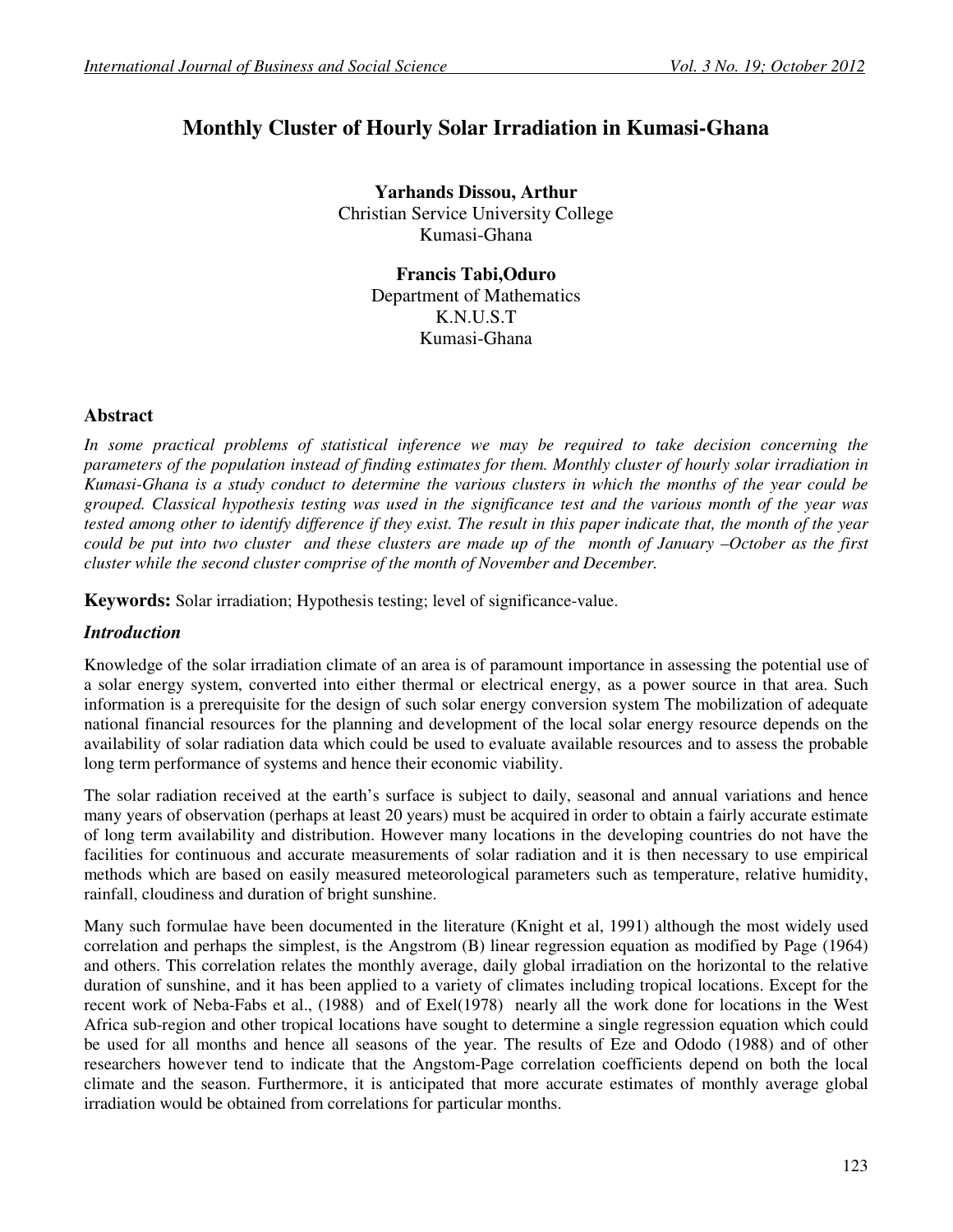Liu and Jordan (1963) as well as Bendt et al. (1981) conducted extensive statistical analysis of daily global irradiation on the horizontal particularly investigating possible variations of the frequency distribution with both location and season. Their results showed that frequency distribution of daily global irradiation on the horizontal for the monthly period corresponding to a specified value of a monthly mean clearness index, is almost independent of the location and the time of the year. Bendt*et al.* (1981), moreover, went ahead and showed that the generalized cumulative distribution function may be obtained from a probability density function which assumed among others random daily insolation sequences.

In this study, we shall not dwell on the regression methods used to estimate the monthly global averages which, in any case, has already comprehensively been dealt with by Jackson et al (1990) but rather, taking advantage of the currently abundant data on solar irradiation data for Kumasi, we undertake the determination of the pertinent probability density curves based on randomly selected samples in respect of monthly or seasonal variations.

#### **Materials and Methods**

Pyranometer is the device used to record the sunlight data.It is made up of solar cell modules which harvest energy from the sun. The output of the solar cell modules depends on the amount of sunlight (or solar radiation) falling on them and it is affected by seasonal and daily solar radiation changes. It also changes depending on how cloudy or dusty the site is. It records two types of radiations: global average and diffused average.

The global average radiation is the hourly average irradiance of the direct solar energy reaching the earth's surface and the diffused average radiation is as a result of the direct solar energy being blocked by a black ring, clouds or dust before reaching the solar cell modules. However, this research work makes use of the global average radiation which is useful in the production of solar energy.

Data on hourly solar irradiation in Kumasi was collected from the Solar Energy Laboratory of the Mechanical Engineering department of KNUST, Kumasi. The irradiation data which was measured in kilowatt hours per meter squared was collected by means of a pyranometer. The data consists of fourteen years of hourly solar irradiation data from 1995-2008. Analysis was conducted on the hourly solar irradiation data obtained in the past years to gain much insight of the data to constructively solve the problems as stated.

## **Hypothesis Tests**

The mean and the variance the various standard distributions that were fitted to the observed solar irradiation data was computed for each month.These mean and variance values were used in hypothesis testing to help determine the existence of clustering in terms of similarity in patterns of solar irradiation for various months of the year. The hypothesis was conducted to test the difference between the population means of the various months of the year solar irradiation based on the sample selected. January being the first month of the year was used to test with the rest of the months until there was a rejection (existence of significant difference between the means corresponding to the months).

The hypothesis test used in the test about the difference between two populations means. Here the population corresponds to the month of the year. Testing:

$$
H_o: \mu_1 = \mu_2 \text{ or } \mu_1 - \mu_2 = 0 \ H_a: \mu_1 \neq \mu_2 \text{ With the test statistic:}
$$
  

$$
z = \frac{(\overline{x}_1 - \overline{x}_2) - D_o}{\sqrt{\frac{\sigma_1^2}{n_1} + \frac{\sigma_2^2}{n_2}}}
$$

We reject  $H_0$  in favor of  $H_a$  at a level of significance  $\alpha$ =0.05 if and only if the appropriate rejection point condition holds. I.e. if  $Z > Z_{\alpha/2}$  *orZ* <  $-Z_{\alpha/2}$ 

The test between each month and subsequent months is performed until the rejection point condition holds. The test is repeated between the last month used in the latter test and subsequent months until the rejection point condition holds again. This procedure grouped the months into clusters, shown in the tables below.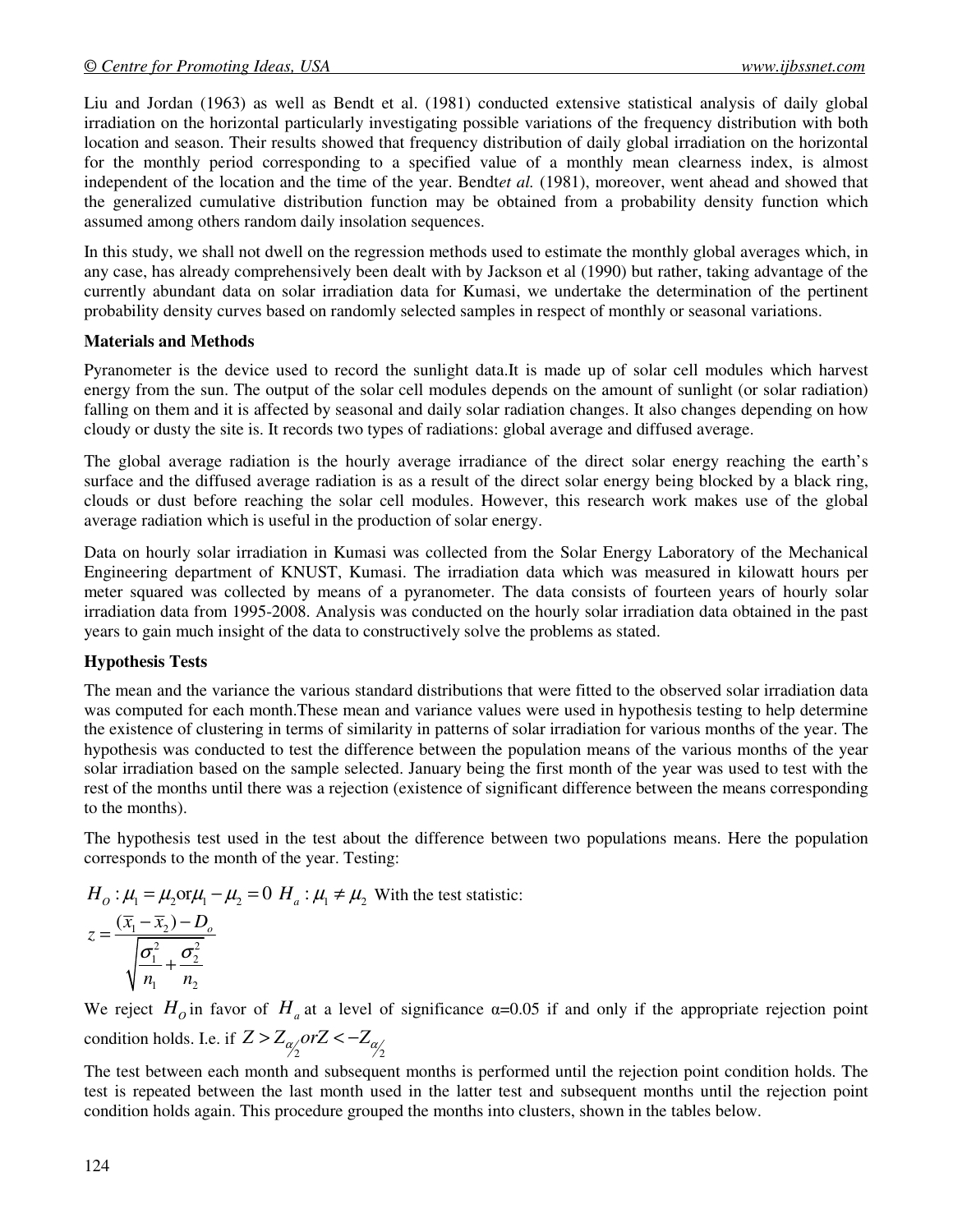#### *Results*

The month of January was used to test against the month of February, it was noticed that there is no significant difference between mean solar output for January and February. Thus January and February belong to the same cluster. The Table1 shows the results of the test.

The month of January was tested with March and it was found that there is no significant difference between the two months which indicate that January and March can also be in the same cluster. The table 2shows the result of the test.

The month of January was tested with April and it was found that there is no significant difference between the two months which indicate that January and April can also be in the same cluster. The table 3 shows the result of the test.

The month of January was tested with May and it was found that there is no significant difference between the two months which indicate that January and May can also be in the same cluster. The table 4 shows the result of the test.

The month of January was tested with June and it was found that there is no significant difference between the two months which indicate that January and June can also be in the same cluster. The table 6 shows the result of the test.

The month of January was tested with July and it was found that there is no significant difference between the two months which indicate that January and July can also be in the same cluster. The table 7 shows the result of the test.

The month of January was tested with August and it was found that there is no significant difference between the two months which indicate that January and August can also be in the same cluster. The table 8 shows the result of the test.

The month of January was tested with September and it was found that there is no significant difference between the two months which indicate that January and September can also be in the same cluster. The table9 shows the result of the test.

The month of January was tested with October and it was found that there is no significant difference between the two months which indicate that January and October can also be in the same cluster. The table 10 shows the result of the test.

The month of January was tested with November and it was found that there is a significant difference between the two months which indicate that January and November cannot be in the same the same cluster. The table 11 shows the result of the test.

Since the test for January and November shows a significant difference, we will now test November with December to check the result. It was found that the there is no significant difference between the solar irradiation for November and December and these two month can also form another cluster. Table 12 shows the test results. The month of November was tested with January and it was found that there is a significant difference between the two months which confirms the fact that January and November cannot be in the same cluster. Table13 shows the result of the test.

The result of the series of tests indicate that the there are two clusters in the year in respect of similar patterns of solar irradiation, namely, one from January to October and the other from November to December.

Further hypothesis testing analysis was conducted on these two clusters of the year and it was also found that there is a significant difference between the mean outputs of solar irradiation for the two clusters of the year. The result of the cluster analysis is shown in Table 18.

#### **Discussion**

There are certain climatic factors that are accounting for the rise and fall of the hourly solar irradiation pattern in the year. The factors include cloudiness and the presence of dust particles in the atmosphere.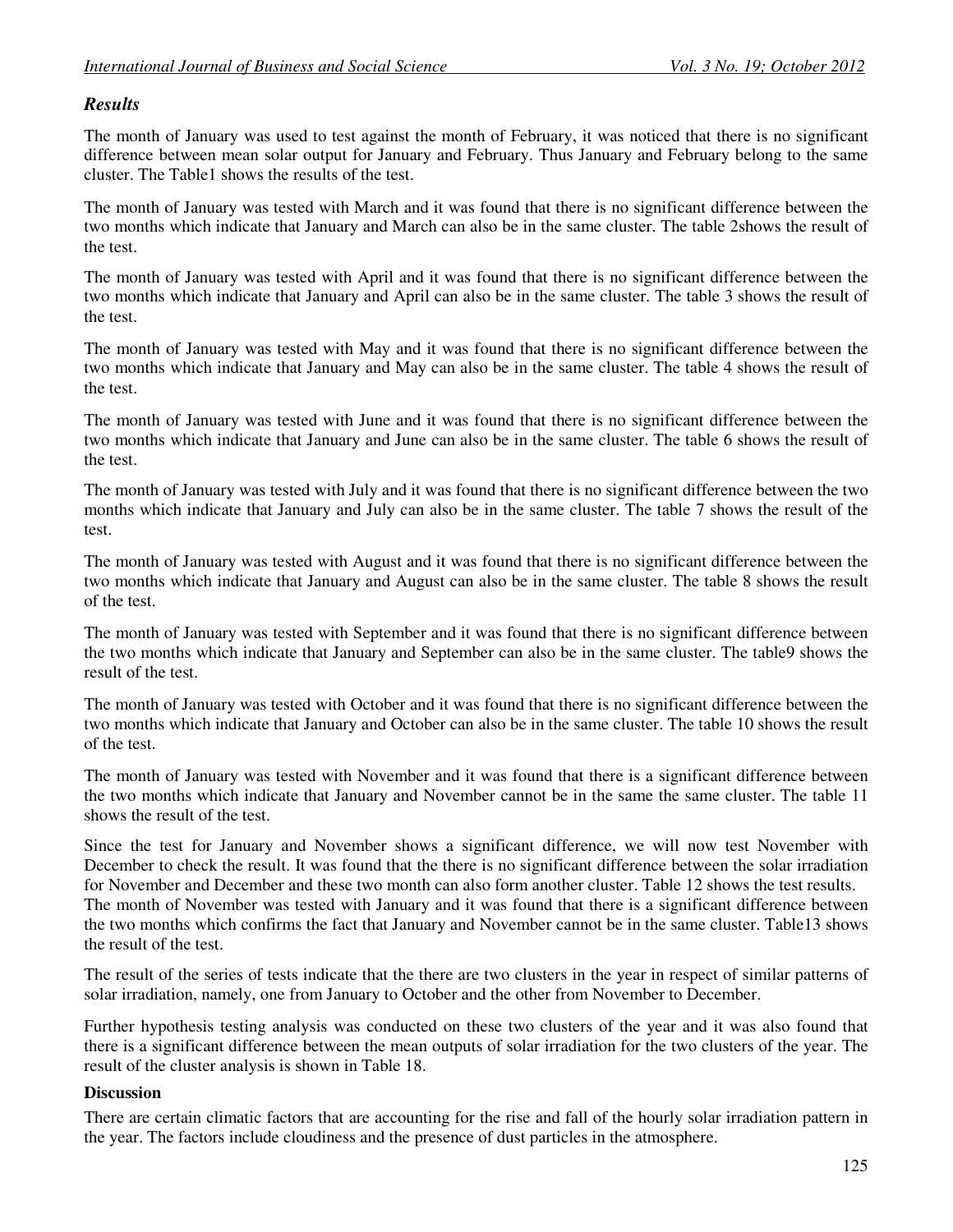Fig 1 indicates that the maximum mean solar irradiation received occurred in February. This perhaps may be due to the fact that February marks the end of the harmattan and the beginning of the rainy season where both cloudiness and dust particles level in the atmosphere are low and hence the solar irradiation level reaching the earth is high. The months of March, April and May were found to be the months with the least mean solar irradiation. Perhaps this may be due to the fact by March, the rainy season would have begun for some time and the cloudiness level would be quite high resulting in a low level of solar irradiation. In the month of June there was a rise in solar irradiation even though the solar irradiation level falls in July, August, September and October which may perhaps be due to the fact that in June there is intermittent cloudiness and sunshine level. In some cases we have a cloudy day throughout and also sunshine through certain day's amount of rainfall is not as in march April and May. The cloudiness level reduces and so the solar irradiation output is higher. The month of July, August, September and October marks the end of the raining season which also results in higher amount of rainfall hence higher cloudiness level resulting in low solar irradiation output. The month of November and December which form the second cluster also had higher solar irradiation level above the solar irradiation level of July, August, September and October. This may be due to the fact that the month of November is the beginning of the harmattan season with low cloudiness and low dust particles level resulting in high solar irradiation.

## *Conclusion*

Based on the theory of hypothesis testing the various months of the year with similar solar irradiation patterns were put into clusters. From the hypothesis testing carried out it reveals that the months of the year can be put into two such clusters and this cluster could be associated partially to the two major climatic conditions that pertain to our nation. The first cluster extends from the month of January to October and the second cluster is from November to December.

# *References*

- B.Y.U. Liu and R.C. Jordan, (1963) A rational procedure for predicting the long term average performance of flat plate energy collector. Solar Energy 7, (Page 53)
- P.Bendt,M.Collares-Pereira and A.Rabl, (1981) The frequency distribution of daily insolation values Solar Energy 27, (Page 1)
- G.Y. Saunier, T.A. Reddy and S. Kumar, (1987) Monthly probability distributions for both tropical and temperate locations Solar Energy 38, (Pages 325-330)K.G. Hollands and R.G. Huget (1983) Probability density function for the clearness index with application. Solar Energy 30, (Pages 195-209)
- F.J.K. Ideriah and S.O. Suleman, (1989) Sky conditions at Ibadan during 1975-1980 Solar Energy 43, (Pages 325-330)
- T. Feuillard, J.M. Abillon, and C. Martias, (1989) The probability density function of the clearness index Solar Energy 43, (Pages 363-372)
- J.A. Olseth and A. Skartvieit, (1984) A probability density function for daily insolation within the temperate storm belts, Solar Energy 33, (Pages 533-542)
- J.M. Gorden and T.A Reddy, (1988) Time series analysis of daily horizontal solar radiation Solar Energy 41, (Pages 215- 226)
- K.M. Knight, S.A. Klein and J .A. Duffie, (1991) A methodology for the synthesis of hourly weather data, Solar Energy 46, (Pages 109-120)
- A.K.E. Ussher, (1986) Distribution of solar and wind energy in Ghana, Bulletin of Energy Research Group 1, 25, Ghana
- E. Jackson and F.O. Akuffo, ( 1990 ) Angstrom Page type correlation between monthly average daily global irradiation on the horizontal and the monthly average relative duration of sunshine. Kumasi,Energy conservation and management.
- F.O. Akuffo and A. Brew-Hammond, (1993) The frequency distribution of daily global irradiation at Kumasi, Solar Energy 50 (Pages 145-154)
- E. Yilmaz and *et al* (2006).Statistical analysis of solar radiation data for the city of Valparaiso in the coast region of Chile. Energy Sources,Volume 29. Pages 71 - 83
- Oturanc and *et al (*2003) Statistical analysis on daily solar radiation Energy source volume 25. Pages 89 97
- R. E. Walpole et al., (2007) Probability and statistics for Engineering & Sciences, Pearson Education, Inc., 8<sup>th</sup> Edition. United state
- B. Bowerman et al., (1997) Applied Statistics, Von Hoffmann Press Incorporated. First Edition United states

Ramakant Khazanie (2001); Statistics in a world of Applications, Harper Collins college Publishers, Fourth Edition United states

J. L. Devore; (2007) Probability and statistics for Engineering and the Sciences, Duxbury Press, third Edition. United state. Kenneth H. Rosen;Discrete Mathematics and its Application, Fourth edition

MacGraw-Hill.United state.

Laurence. D. Hoffman (1995); Finite mathematics with calculus, Prudential Securities, Inc., second Edition. United States Mark Hankins, (1995) Small Solar electric System for Africa. Second Edition Commonwealth Secretariat(United Kingdom)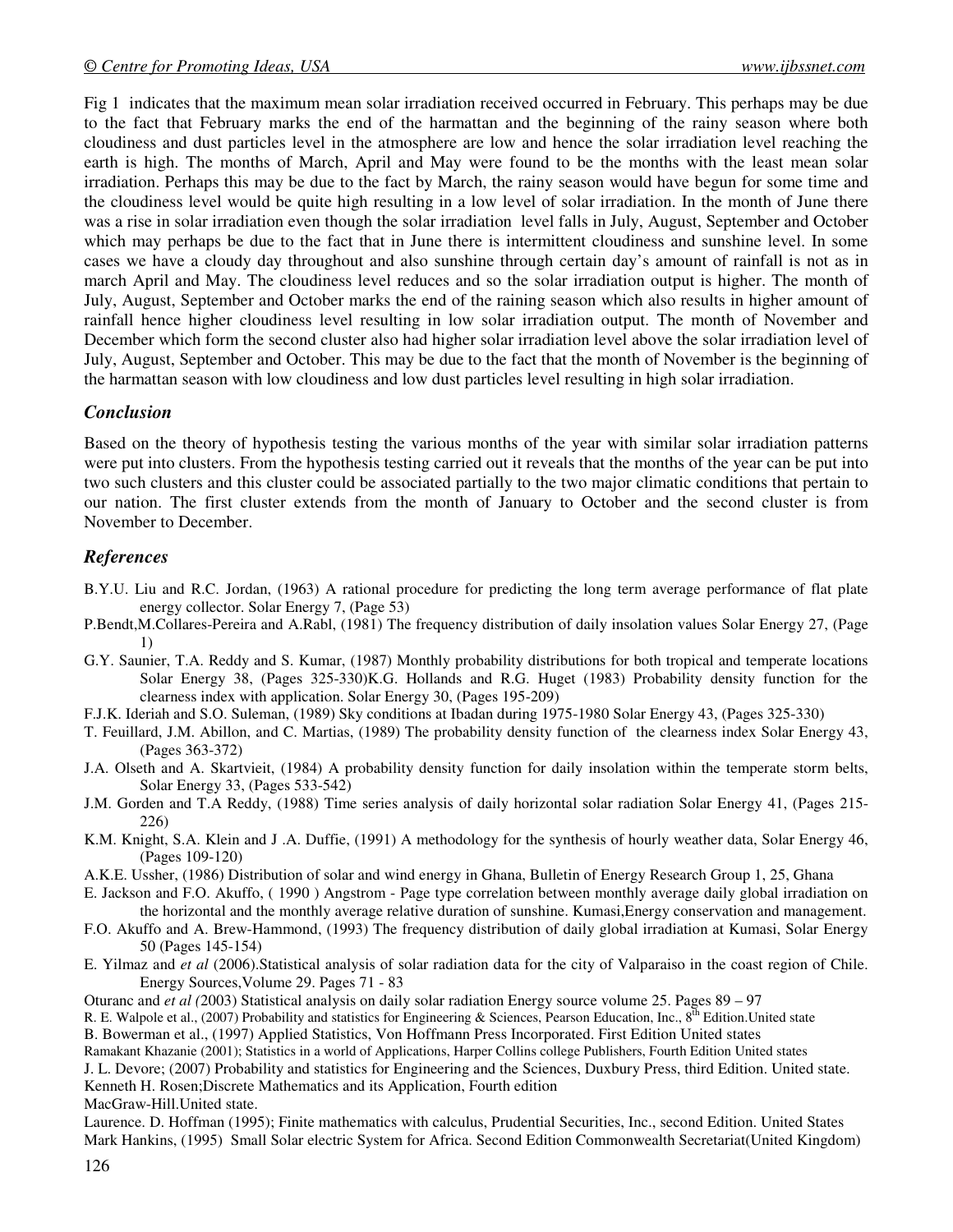Robert Bartoszynski, Magdelena Niewiadomska-Bugaj (1996) Probability and Statistical inference: JohnWily and Sons,Inc.United State

J Crawshaw and J Chambrs (2004); Concise course in advanced level statistics, fourth edition.Stanley Thorns(publishers) Ltd. Anderson et al (1993); Introduction to statistics, concepts and applications third edition.West publishing company-United state Levine et al (2000) Business statistics, A first course second edition,Prenttice Hall, Inc-United state Bernard Rosner (2000), Fundamentals of biostatistics Fifth edition,Duxbury Thomson learning –united state

# **Apendix**

Table 1: Test of Hypothesis between Mean Solar Irradiation of January and February

|          | Month      | sample size (n) | Mean( $\bar{x}$ ) | Variancel $s^2$ |
|----------|------------|-----------------|-------------------|-----------------|
| Sample 1 | JAN        | 1500            | 82.78821995       | 6853.889362     |
| Sample 2 | <b>FEB</b> | 1500            | 675               | 50625           |

|                    |                | <b>RESULTS</b>                                      |              |
|--------------------|----------------|-----------------------------------------------------|--------------|
|                    | $-0.448966081$ | Hypothesized difference (Do)                        |              |
|                    |                |                                                     |              |
| $ Z_{\alpha/2} =$  | 1.96           | <b>Mean difference</b>                              | -592.2117801 |
|                    |                |                                                     |              |
| <b>Decision:</b>   |                | Accept Ho (since $Z > -1.96$ )                      |              |
|                    |                |                                                     |              |
| <b>Conclusion:</b> |                | There is no difference between the population means |              |

Table 3: Test of Hypothesis between Mean Solar Irradiation of January and March

|          | Month         | sample size (n) | Mean( $\bar{x}$ ) | Variance( $s^2$ ) |
|----------|---------------|-----------------|-------------------|-------------------|
| Sample 1 | <b>JAN</b>    | 1500            | 82.78821995       | 6853.889362       |
| Sample 2 | <b>IMARCH</b> | 1500            | 37.14205451       | 200752.5614       |

|                    |             | <b>RESULTS</b>                                      |             |
|--------------------|-------------|-----------------------------------------------------|-------------|
| $\equiv$           | 0.008801078 | <b>Hypothesized difference (Do)</b>                 |             |
|                    |             |                                                     |             |
| $ Z_{\alpha/2} $ = | 1.96        | <b>Mean difference</b>                              | 45.64616544 |
|                    |             |                                                     |             |
| <b>Decision:</b>   |             | Accept Ho (since $Z < 1.96$ )                       |             |
|                    |             |                                                     |             |
| <b>Conclusion:</b> |             | There is no difference between the population means |             |

Table 4: Test of Hypothesis between Mean Solar Irradiation of January and April

|          | <b>Month</b>  | sample size (n) | Mean( $\bar{x}$ ) | Variancel $s^2$ |
|----------|---------------|-----------------|-------------------|-----------------|
| Sample 1 | <b>IJAN</b>   | 1500            | 82.78821995       | 6853.889362     |
| Sample 2 | <b>IAPRIL</b> | 1500            | 36.42145334       | 146625.8932     |

|                     |             | <b>RESULTS</b>                                      |             |
|---------------------|-------------|-----------------------------------------------------|-------------|
| $\overline{z}$<br>Ξ | 0.012233982 | <b>Hypothesized difference (Do)</b>                 |             |
|                     |             |                                                     |             |
| $ Z_{\alpha/2} $ =  | 1.96        | <b>Mean difference</b>                              | 46.36676661 |
|                     |             |                                                     |             |
| <b>Decision:</b>    |             | Accept Ho (since $Z < 1.96$ )                       |             |
|                     |             |                                                     |             |
| <b>Conclusion:</b>  |             | There is no difference between the population means |             |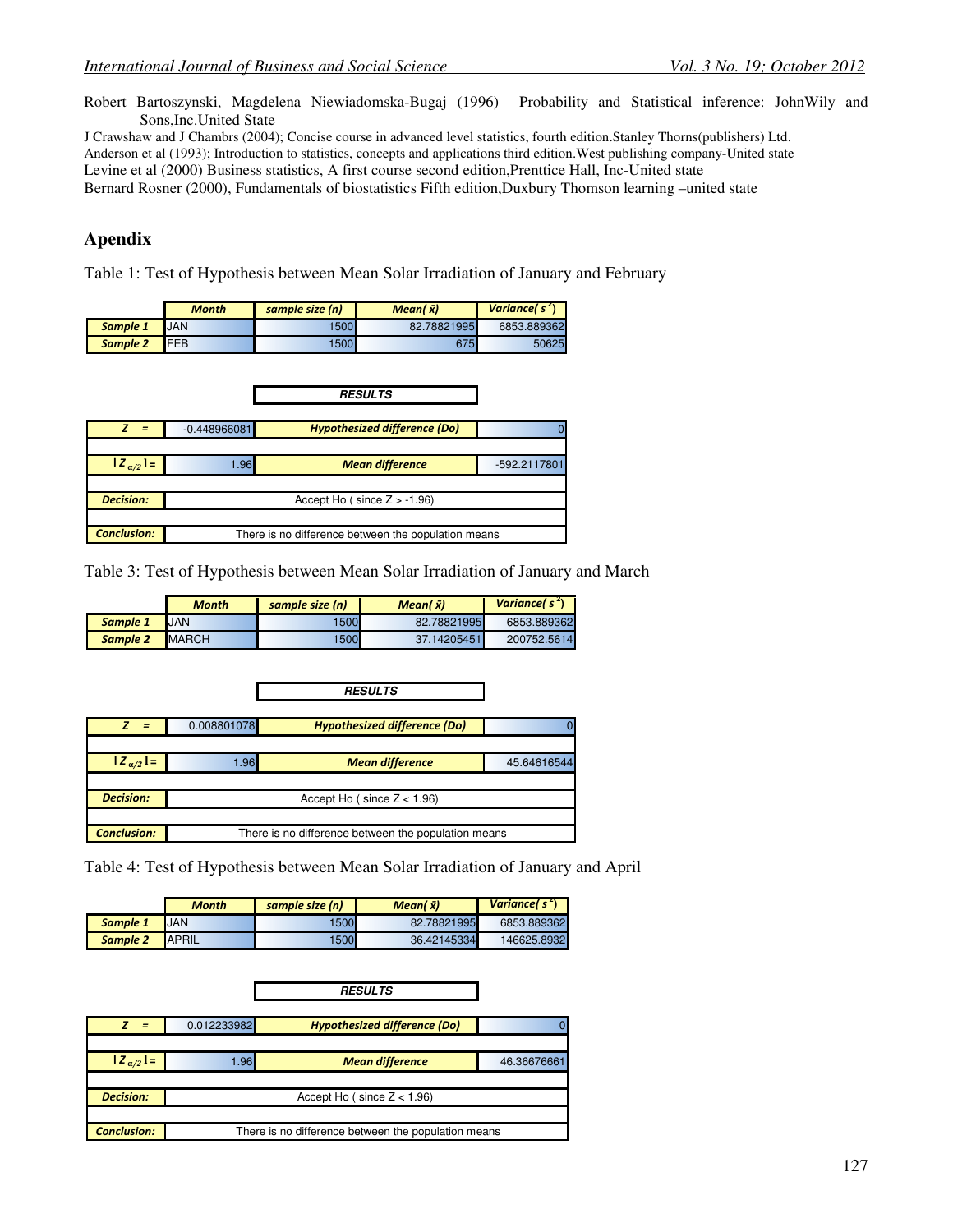Table 4: Test of Hypothesis between Mean Solar Irradiation of January and May

|          | Month       | sample size (n) | Mean( $\bar{x}$ ) | Variancel $s^2$ ) |
|----------|-------------|-----------------|-------------------|-------------------|
| Sample 1 | <b>JAN</b>  | 1500            | 82.78821995       | 6853.889362       |
| Sample 2 | <b>IMAY</b> | 1500            | 34.30471912       | 169874.2951       |

|                    |             | <b>RESULTS</b>                                      |             |
|--------------------|-------------|-----------------------------------------------------|-------------|
|                    |             |                                                     |             |
|                    | 0.011044822 | <b>Hypothesized difference (Do)</b>                 |             |
|                    |             |                                                     |             |
| $ Z_{\alpha/2} $ = | .96         | <b>Mean difference</b>                              | 48.48350083 |
|                    |             |                                                     |             |
| <b>Decision:</b>   |             | Accept Ho (since $Z < 1.96$ )                       |             |
|                    |             |                                                     |             |
| <b>Conclusion:</b> |             | There is no difference between the population means |             |

Table 6: Test of Hypothesis between Mean Solar Irradiation of January and June

|          | <b>Month</b> | sample size (n) | Mean( $\bar{x}$ ) | Variancel $s^2$ |
|----------|--------------|-----------------|-------------------|-----------------|
| Sample 1 | <b>JAN</b>   | 1500            | 82.78821995       | 6853.889362     |
| Sample 2 | <b>JUNE</b>  | 1500            | 404               | 616             |

|                    |                | <b>RESULTS</b>                                      |              |
|--------------------|----------------|-----------------------------------------------------|--------------|
|                    |                |                                                     |              |
| $\equiv$           | $-1.766656266$ | <b>Hypothesized difference (Do)</b>                 |              |
|                    |                |                                                     |              |
| $ Z_{\alpha/2}  =$ | 1.96           | <b>Mean difference</b>                              | -321.2117801 |
|                    |                |                                                     |              |
| <b>Decision:</b>   |                | Accept Ho ( $\since$ Z $> -1.96$ )                  |              |
|                    |                |                                                     |              |
| <b>Conclusion:</b> |                | There is no difference between the population means |              |

Table 7: Test of Hypothesis between Mean Solar Irradiation of January and February

|          | <b>Month</b> | sample size (n) | Mean( $\bar{x}$ ) | Variancel $s^2$ ) |
|----------|--------------|-----------------|-------------------|-------------------|
| Sample 1 | <b>JAN</b>   | 1500            | 82.78821995       | 6853.889362       |
| Sample 2 | <b>JULY</b>  | 1500            | 308               | 616               |

|                    |                | <b>RESULTS</b>                                      |              |
|--------------------|----------------|-----------------------------------------------------|--------------|
|                    |                |                                                     |              |
| Ξ                  | $-1.267513639$ | <b>Hypothesized difference (Do)</b>                 |              |
|                    |                |                                                     |              |
| $ Z_{\alpha/2} $ = | 1.96           | <b>Mean difference</b>                              | -225.2117801 |
|                    |                |                                                     |              |
| <b>Decision:</b>   |                | Accept Ho (since $Z > -1.96$ )                      |              |
|                    |                |                                                     |              |
| <b>Conclusion:</b> |                | There is no difference between the population means |              |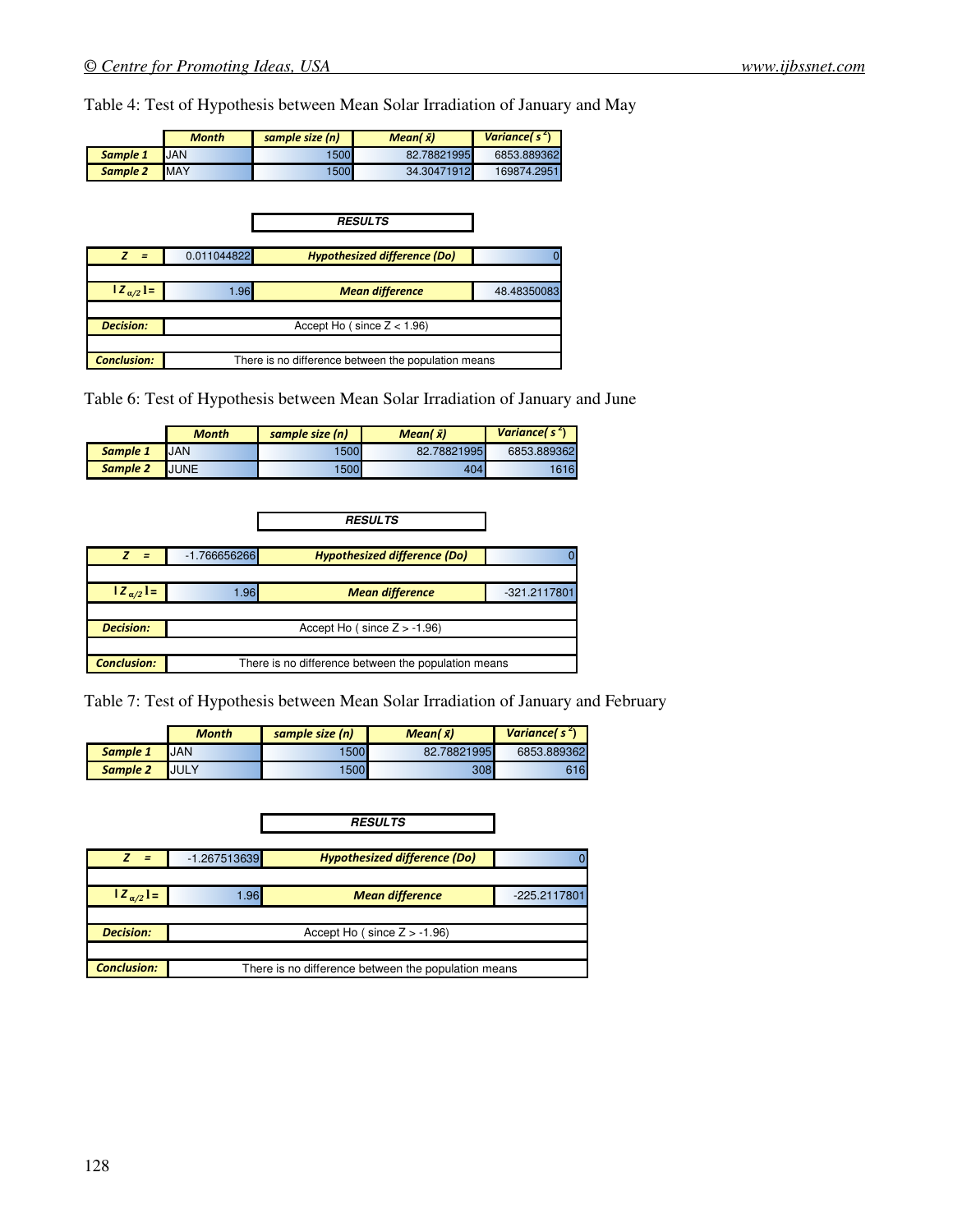.

Table 8: Test of Hypothesis between Mean Solar Irradiation of January and August

|          | <b>Month</b> | sample size (n) | Mean( $\bar{x}$ ) | Variancel $s^2$ ) |
|----------|--------------|-----------------|-------------------|-------------------|
| Sample 1 | <b>JAN</b>   | 1500            | 82.78821995       | 6853.889362       |
| Sample 2 | <b>AUG</b>   | 1500            | 312               | 9361              |

|                    |                | <b>RESULTS</b>                                      |                |
|--------------------|----------------|-----------------------------------------------------|----------------|
|                    |                |                                                     |                |
| $\equiv$           | $-1.283314174$ | <b>Hypothesized difference (Do)</b>                 |                |
|                    |                |                                                     |                |
| $ Z_{\alpha/2} =$  | 1.96           | <b>Mean difference</b>                              | $-229.2117801$ |
|                    |                |                                                     |                |
| <b>Decision:</b>   |                | Accept Ho (since $Z > -1.96$ )                      |                |
|                    |                |                                                     |                |
| <b>Conclusion:</b> |                | There is no difference between the population means |                |

Table 9: Test of Hypothesis between Mean Solar Irradiation of January and September

|                    | <b>Month</b>                      | sample size (n)                                     | Mean( $\bar{x}$ )                   | Variance( $s^2$ ) |  |  |
|--------------------|-----------------------------------|-----------------------------------------------------|-------------------------------------|-------------------|--|--|
| Sample 1           | <b>JAN</b>                        | 1500                                                | 82.78821995                         | 6853.889362       |  |  |
| <b>Sample 2</b>    | <b>SEPT</b>                       | 1500                                                | 306                                 | 612               |  |  |
|                    |                                   |                                                     |                                     |                   |  |  |
|                    |                                   |                                                     |                                     |                   |  |  |
|                    |                                   |                                                     | <b>RESULTS</b>                      |                   |  |  |
|                    |                                   |                                                     |                                     |                   |  |  |
| z<br>$=$           | $-1.256322605$                    |                                                     | <b>Hypothesized difference (Do)</b> |                   |  |  |
|                    |                                   |                                                     |                                     |                   |  |  |
| $ Z_{\alpha/2}  =$ | 1.96                              |                                                     | <b>Mean difference</b>              | -223.2117801      |  |  |
|                    |                                   |                                                     |                                     |                   |  |  |
| <b>Decision:</b>   | Accept Ho ( $since$ $Z > -1.96$ ) |                                                     |                                     |                   |  |  |
|                    |                                   |                                                     |                                     |                   |  |  |
| <b>Conclusion:</b> |                                   | There is no difference between the population means |                                     |                   |  |  |

Table 10: Test of Hypothesis between Mean Solar Irradiation of January and October

|          | Month       | sample size (n) | Mean( $\bar{x}$ ) | Variancel $s^2$ |
|----------|-------------|-----------------|-------------------|-----------------|
| Sample 1 | JAN         | 500             | 82.78821995       | 6853.889362     |
| Sample 2 | <b>IOCT</b> | 1500            | 241               | 868             |

|                    |                | <b>RESULTS</b>                                      |              |
|--------------------|----------------|-----------------------------------------------------|--------------|
|                    |                |                                                     |              |
| 7<br>$=$           | $-0.886935958$ | <b>Hypothesized difference (Do)</b>                 |              |
|                    |                |                                                     |              |
| $ Z_{\alpha/2} =$  | 1.96           | <b>Mean difference</b>                              | -158.2117801 |
|                    |                |                                                     |              |
| <b>Decision:</b>   |                | Accept Ho (since $Z > -1.96$ )                      |              |
|                    |                |                                                     |              |
| <b>Conclusion:</b> |                | There is no difference between the population means |              |
|                    |                |                                                     |              |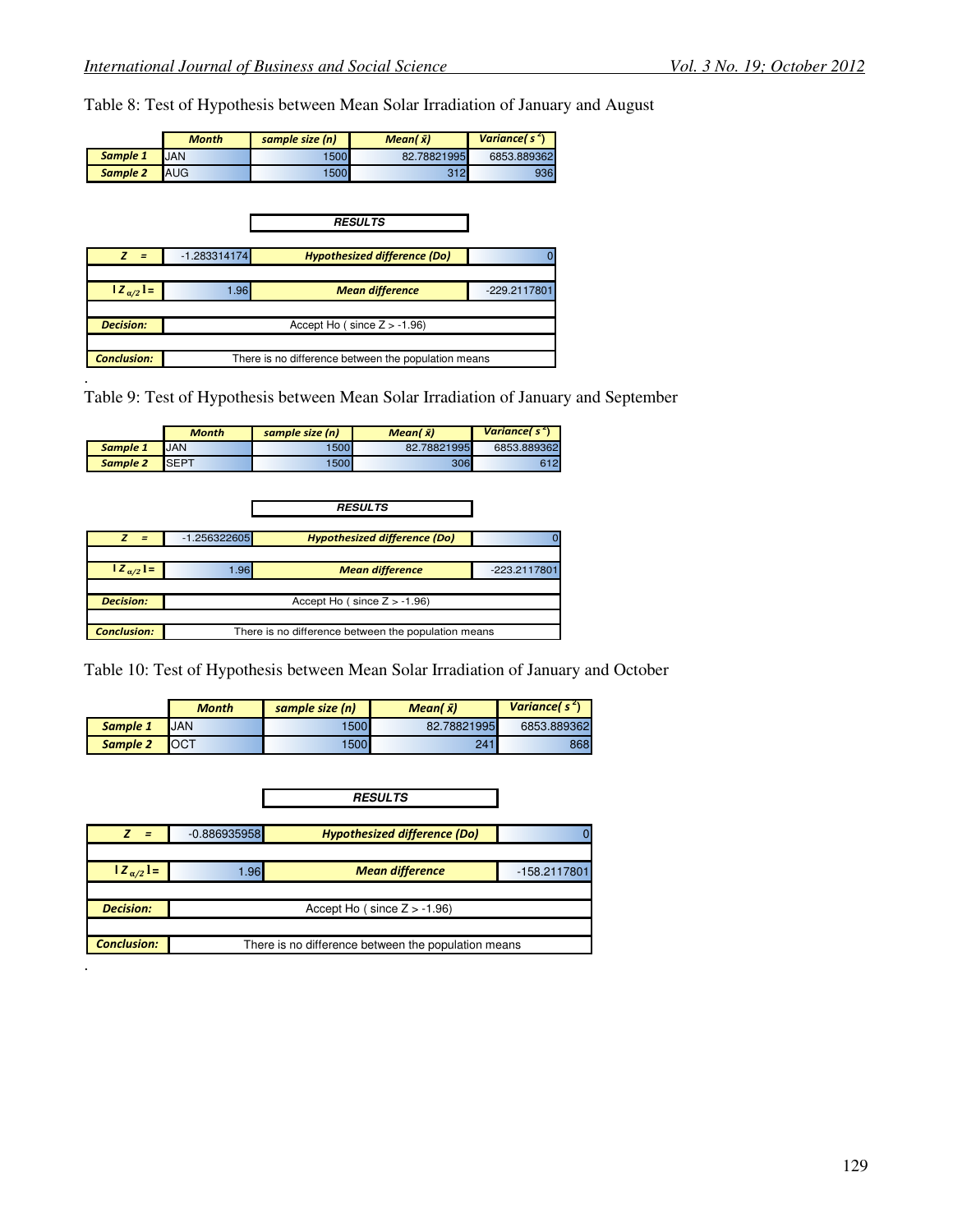Table 11: Test of Hypothesis between Mean Solar Irradiation of January and November

|          | <b>Month</b> | sample size (n) | Mean( $\bar{x}$ ) | Variance( $s^2$ ) |
|----------|--------------|-----------------|-------------------|-------------------|
| Sample 1 | <b>JAN</b>   | 1500            | 82.78821995       | 6853.889362       |
| Sample 2 | <b>NOV</b>   | 1500            | 494               | 9881              |

|                    |                | <b>RESULTS</b>                                     |              |
|--------------------|----------------|----------------------------------------------------|--------------|
|                    |                |                                                    |              |
|                    | $-2.299895326$ | <b>Hypothesized difference (Do)</b>                |              |
|                    |                |                                                    |              |
| $ Z_{\alpha/2}  =$ | 1.96           | <b>Mean difference</b>                             | -411.2117801 |
|                    |                |                                                    |              |
| <b>Decision:</b>   |                | Reject Ho in favour of Ha (since $Z < -1.96$ )     |              |
|                    |                |                                                    |              |
| <b>Conclusion:</b> |                | There is a difference between the population means |              |

Table 12: Test of Hypothesis between Mean Solar Irradiation of November and December

|          | <b>Month</b> | sample size (n) | Mean( $\bar{x}$ ) | Variance( $s^2$ ) |
|----------|--------------|-----------------|-------------------|-------------------|
| Sample 1 | <b>NOV</b>   | '500            | 494               | 988               |
| Sample 2 | <b>DEC</b>   | 500             | 512               | 2048              |

|                    |               | <b>RESULTS</b>                                      |  |
|--------------------|---------------|-----------------------------------------------------|--|
|                    |               |                                                     |  |
| $=$                | $-0.30658722$ | <b>Hypothesized difference (Do)</b>                 |  |
|                    |               |                                                     |  |
| $ Z_{\alpha/2} =$  | 1.96          | <b>Mean difference</b>                              |  |
|                    |               |                                                     |  |
| <b>Decision:</b>   |               | Accept Ho (since $Z > -1.96$ )                      |  |
|                    |               |                                                     |  |
| <b>Conclusion:</b> |               | There is no difference between the population means |  |

Table 13: Test of Hypothesis between Mean Solar Irradiation of November and January

|          | <b>Month</b> | sample size (n) | Mean( $\bar{x}$ ) | Variancel $s^2$ |
|----------|--------------|-----------------|-------------------|-----------------|
| Sample 1 | <b>NOV</b>   | 1500            | 494               | 988             |
| Sample 2 | <b>JAN</b>   | 1500            | 82.78821995       | 6853.889362     |